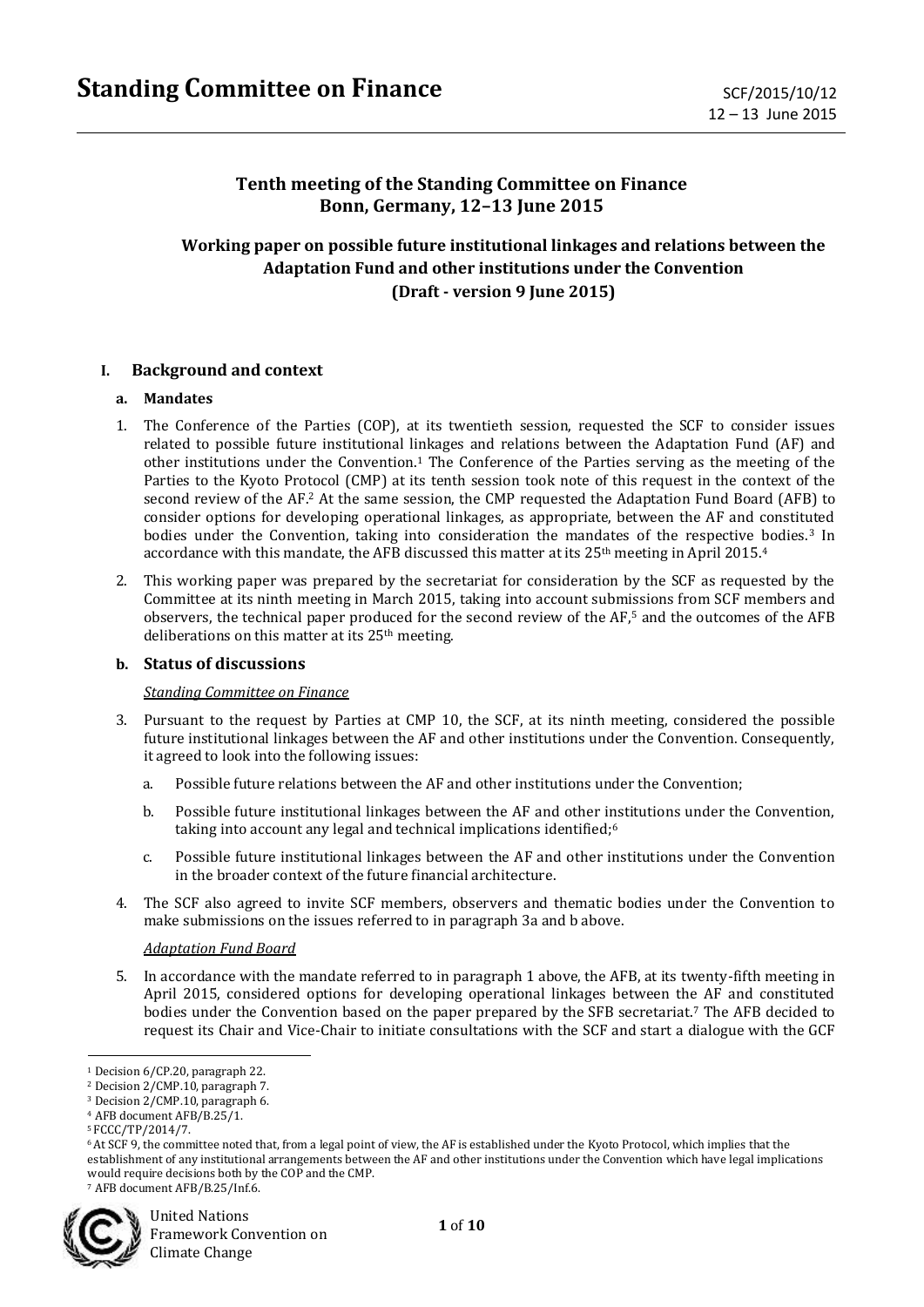Board on potential linkages between the two funds. It also requested the issue of complementarity between the two funds to be considered by the GCF Board at the earliest.<sup>8</sup>

- 6. The AFB requested its secretariat:
	- a. To prepare a document containing further legal, operational and financial analysis on the implications of various linkages with the GCF, for consideration by the AFB at its twenty-sixth meeting.
	- b. To discuss with the GCF secretariat concrete activities to initiate collaboration, including but not limited to the following areas:
		- i. Readiness support, including by organizing joint activities such as workshops or seminars in regions;
		- ii. Results-based framework;
		- iii. Accreditation;
		- iv. Project/programme identification.

*Ad Hoc Working Group on the Durban Platform for Enhanced Action (ADP)*

7. The future role of the AF has also been discussed in the ADP and included in the Geneva text as part of climate finance-related institutions under a new agreement.<sup>9</sup>

# **II. Institutional linkages and relations from a legal point of view**

- 8. There was a broad understanding among the SCF members that "institutional linkages" could require a decision by the COP/MOP in most cases, while "relations" would not.
- 9. Institutional linkages usually require some type of formal agreement/decisions of the entities concerned and will address issues of accountability, role and responsibilities of the entities, etc. One example of institutional linkage is the institutional linkage of the UNCCCC secretariat to the United Nations. The central premise of the framework of this institutional linkage is to provide an efficient arrangement for administrative support to the secretariat that would ensure proper procedures, controls and accountability, while allowing for managerial autonomy, flexibility and accountability to the COP. This framework acknowledges the autonomy of the secretariat, and at the same time enables the secretariat to draw upon the advice and support of the departments, programmes and agencies of the United Nations and to benefit from close working relations with, and the support of, the United Nations. This institutional linkage was initially approved by the COP in April 1995, and by the UN General Assembly (UNGA) in December 1995.<sup>10</sup> Over the years, this linkage has been consistently reaffirmed and continued without changes by the COP and the UNGA.
- 10. On the other hand, the development of relationships between the AFB and other institutions under the Convention does not require any formal agreement/decisions of the entities concerned. In this regard, and as further developed later in this paper, the AFB has undertaken many cooperative and collaborative efforts with other institutions which are considered part of the day-to-day or operational activities of the AFB based on its existing functions.

# **III. Overview of the Adaptation Fund**

# **a. Status of delivery of projects of the Adaptation Fund**

- 11. As of 10 April 2015, the AFB had approved 47 projects amounting to USD 312 million, of which 14 projects/programmes were proposed by national implementing entities (NIEs).
- 12. The AF encountered delays in funding project proposals from multilateral implementing entities (MIEs) since 2012 due to the lack of availability of additional financial resources. However, all the pipeline projects have now been cleared, or are in the process of being cleared, through the additional financial contributions made by several developed countries.

1

<sup>8</sup> AFB decision B.25/26.

<sup>9</sup> Elements related to the AF are contained in the annex to decision 1/CP.20.

<sup>10</sup> See Decision 14/CP.1 and UNGA Resolution 50/115, respectively.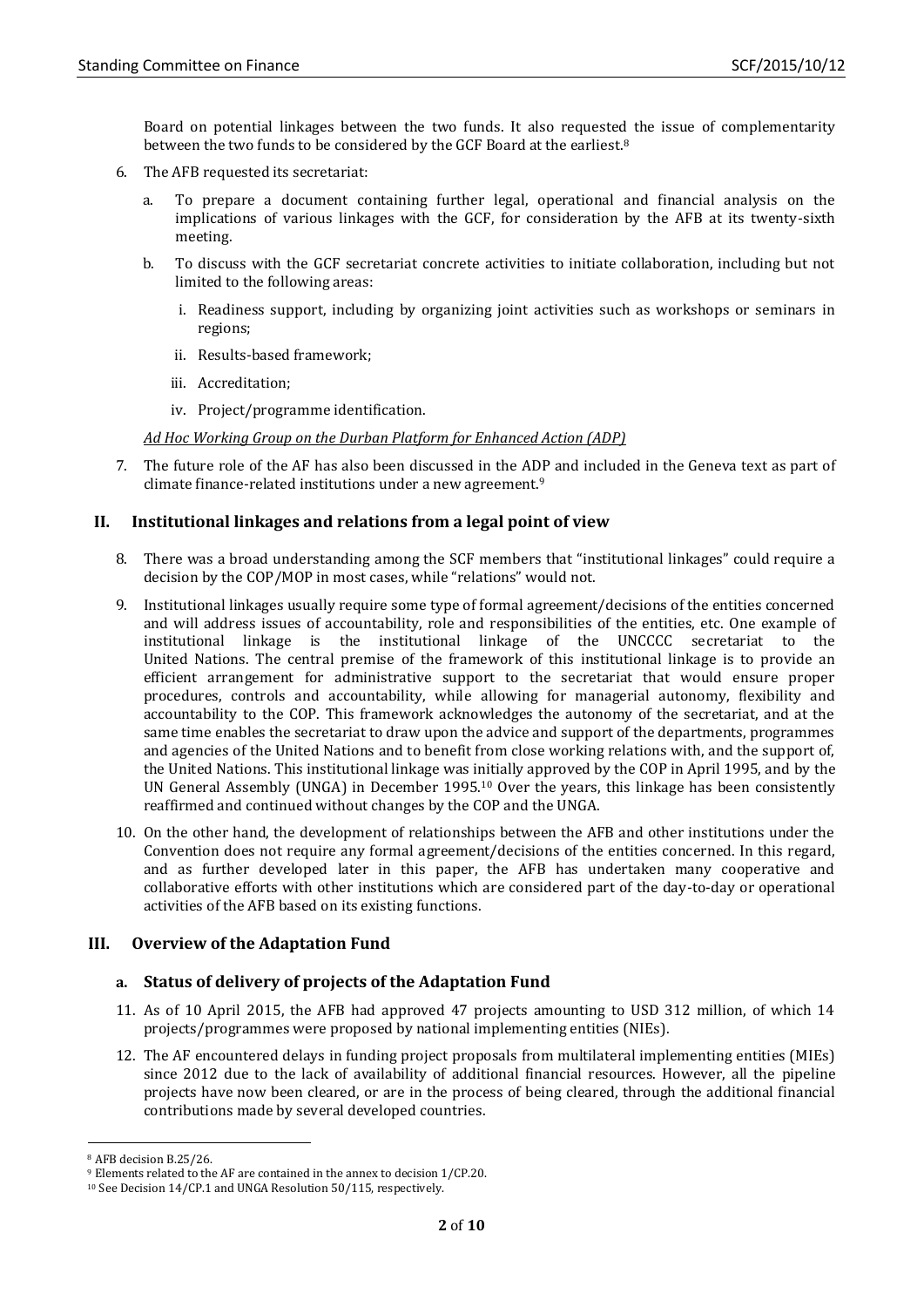### **b. Distinguishing features of the Adaptation Fund compared to other multilateral climate funds**

13. Compared with other multilateral climate funds, the AF has a variety of distinguishing and unique features.

### *Governance structure*

- 14. The AFB comprises 16 members and 16 alternate members representing Parties to the Kyoto Protocol, in which majority of the members and alternates represent developing country Parties.<sup>11</sup> This arrangement allows the AF to reflect the views from representatives of developing country Parties on every aspect of its operation including its strategic priorities, policies and guidelines. Therefore the AF is often called the "fund for developing countries", while the Board operates on a consensus basis and has not gone to voting.
- 15. This composition is different from those of the operating entities of the Financial Mechanism under the Convention, which have an equitable and balanced representation of all Parties pursuant to Article 11.2 of the Convention.

### *Transparency and Stakeholder Participation*

- 16. The meetings of the AFB are webcast and open to observers except when otherwise decided by the AFB (in cases of, for example, internal strategic discussions). The AFB also allocates dedicated time for dialogue with civil society organizations during each AFB meeting in order to take advantage of their experience and expertise on the ground. For the sake of enhancing transparency, the AFB has made public the reports of the meetings of the Ethics and Financial Committee and the Project and Programme Review Committee since their fourteenth meeting, in addition to the reports of the meetings of the AFB in accordance with decision 1/CMP.3.
- 17. Furthermore, the AFB has actively addressed corruption, related to the decision making process and the operations of the AF. A code of conduct for the AFB members and alternates has been established, and the AFB, at its twenty-fourth meeting in October 2014, also approved its zero tolerance policy for corruption, which expresses its determination to prevent any fraudulent or corrupt behavior.

#### *Access modality*

- 18. Efforts by the AFB to enhance direct access are considered as one of the most distinguishing aspects of the AF among different climate funds. This modality has allowed recipient countries to directly access financial resources through their own national implementing entities and to enhance their institutional capacity for financial management. As at April 2015, 19 entities have been accredited as an NIE.
- 19. In order to put the modality for direct access in place, the AFB has, over time, evolved and streamlined its robust process for the accreditation of implementing entities. In addition, the AFB also took various actions to disseminate its direct access modality through its readiness programme for climate finance. This was aimed at helping recipient countries to identify their own implementing entities and strengthen the capacity of accredited NIEs and regional implementing entities to receive and manage climate financing. The readiness programme also aims at promoting a South-South grants programme which will support experienced NIEs to assist countries working to become accredited for climate finance.
- 20. Furthermore, the AFB has been actively pursuing "enhanced direct access", which enables recipient country agencies to make funding decisions, by their own choice, on which project proposals should be financed. At its twenty-fourth meeting, the AFB approved a project proposed by an NIE in South Africa, which will develop and implement a small grant finance mechanism to deliver direct and tangible adaptation benefits with a view to scaling up and replicating this model. It is expected that such an approach will promote country-drivenness regarding project/programme formulation and implementation within recipient countries.

#### *Project/programme policies*

21. Since its inception, the AFB has improved its project/programme policies taking into account a variety of experiences and lessons learned at an early stage of its operation.

**.** 

<sup>&</sup>lt;sup>11</sup> Decision 1/CMP.3.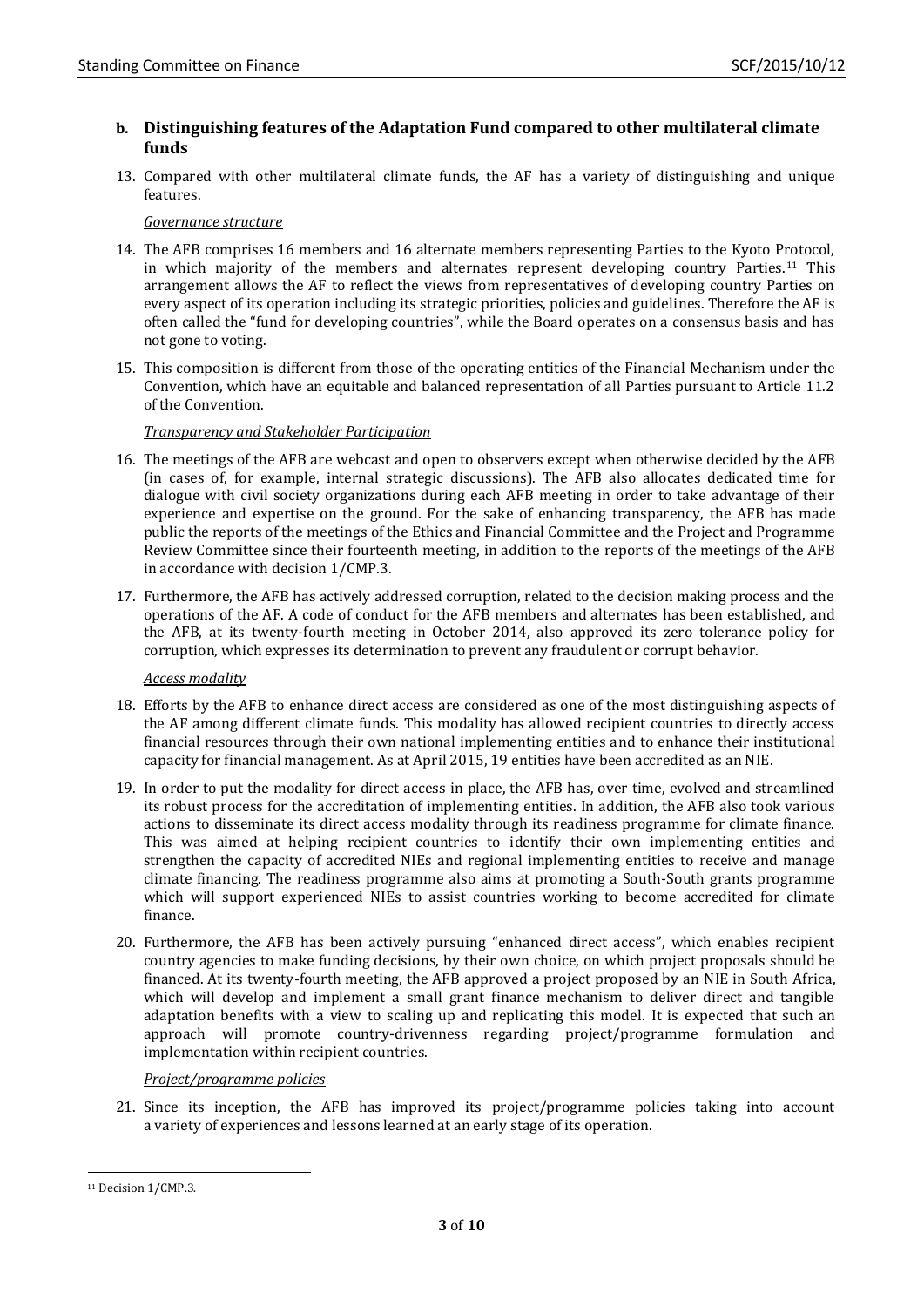- 22. As an example, the AFB has amended the Fund's operational policies and guidelines several times to make them more fit-for-purpose and conducive to improving the quality of the projects/programmes. These amendments have also allowed the AF to strengthen its risk management framework over time.<sup>12</sup> Such efforts have led to the enhancement of effectiveness and efficiency in terms of the project cycle from approval to implementation and review.
- 23. Another distinguishing feature of the AF is the principle of financing full adaptation cost, as mandated in the Strategic Priorities, Policies, and Guidelines of the AF adopted by the CMP. Compared with many other operational funds which finance only the incremental cost, the AF covers a full cost of adaptation which means that projects do not have to be tied to baseline projects that serve as co-financing. This arrangement allows recipient countries to avoid a significant hurdle to secure co-financing, which may slow down identification/formulation of projects, or even influence the project focus.

#### *Country ownership/drivenness*

- 24. Through its direct access modality, the AF has increased country ownership in the implementation of projects/programmes within recipient countries, which is generally recognized as one of key enabling environments for the effective delivery of finance.
- 25. With regard to the issue on balances between country ownership and accountability, the AF finances concrete adaptation projects/programmes based on the needs, views and priorities of eligible Parties, while at the same time, it looks at project/programme proposals from a technical perspective by drawing on technical reviews from the AFB secretariat.

#### *Results based management*

26. The AF also has a stronger focus on results-based management than other financial institutions. In order to encourage efficient implementation of projects, the fund transfers are done annually tied to the submission of project performance reports, including the actual expenditures. Fund releases are withheld until reports are submitted.

### **IV. Overview of collaboration between the Adaptation Fund and institutions under the Convention**

# **a. Operating entities of the Financial Mechanism (FM) of the Convention**

#### **i. The Green Climate Fund (GCF)**

- 27. The Governing Instrument (GI) of the GCF states that the Fund will initially have thematic funding windows for adaptation and mitigation, with an integrated approach to funding mitigation and adaptation to allow for cross-cutting projects and programmes, and ensuring adequate resources for capacity building and technology development and transfer13. Furthermore, the GI of the GCF confers authority upon the GCF Board to add, modify and remove additional windows and substructures or facilities as appropriate<sup>14</sup>.
- 28. In the context of adaptation finance, the COP also decided that a significant share of new multilateral funding for adaptation should flow through the GCF15.
- 29. The GI of the GCF also establishes two main access modalities based on the nature of the accredited entity used to access GCF's resources by developing country Parties to the Convention. Direct access includes subnational, national and regional institutions, whereas international access occurs when recipient countries access the GCF through accredited international entities, including United Nations agencies, multilateral development banks, international financial institutions and regional institutions. Country ownership is a strong underlying principle underpinning the GCF's access modalities.
- 30. Pursuant to GCF Board decision B.04/15, in July 2013, the GCF Secretariat invited the AFB secretariat to take up observer status. The AFB secretariat is currently registered as an observer at GCF Board meetings.

<sup>-</sup><sup>12</sup> <https://www.adaptation-fund.org/sites/default/files/AF%20risk%20management%20framework\_Board%20revised.pdf>.

<sup>13</sup>Governing Instrument of the GCF, paragraphs 37 and 38.

<sup>14</sup> Governing Instrument of the GCF, paragraph 39.

<sup>15</sup> Decision 1/CP.16, paragraph 100.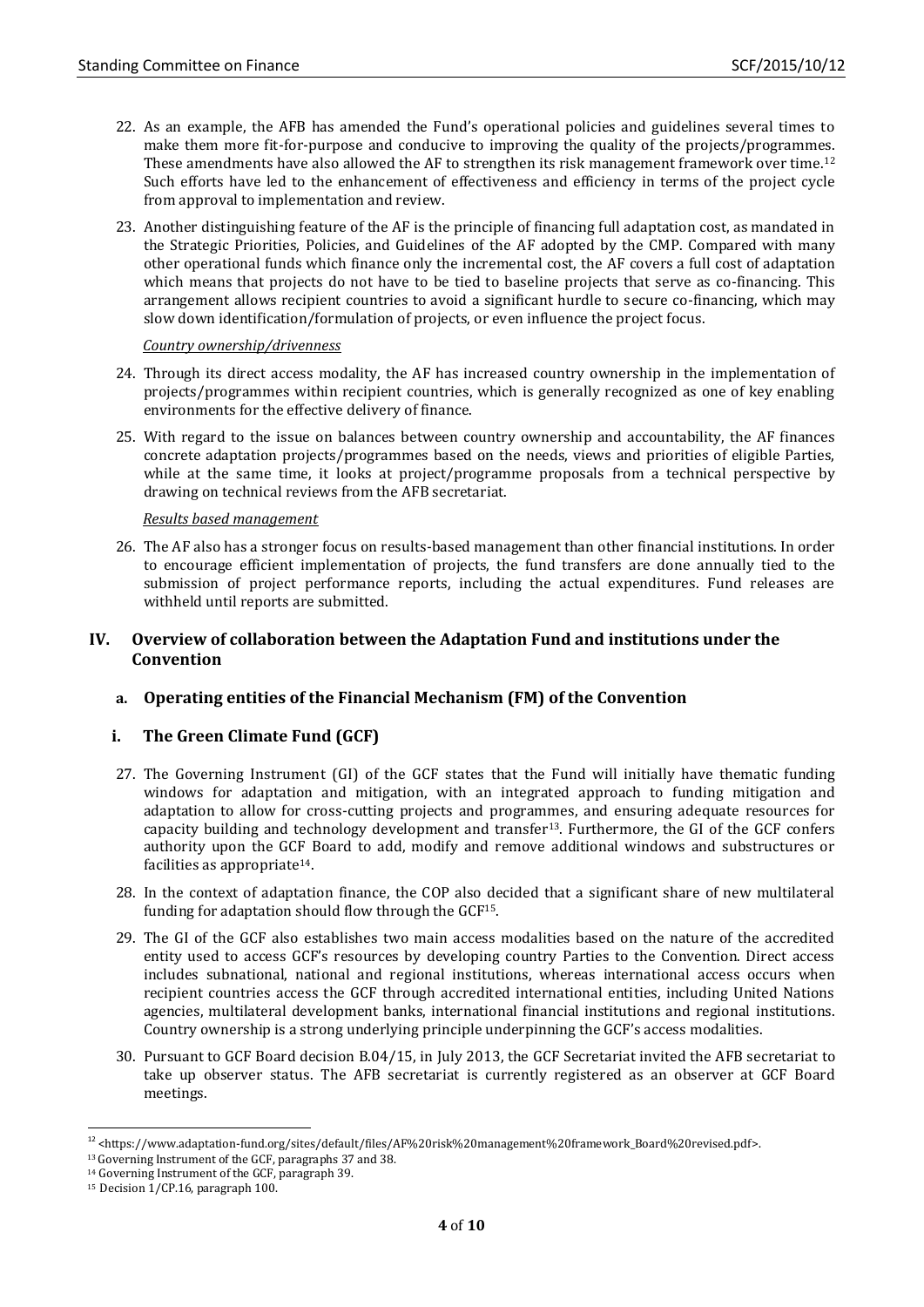- 31. The COP also requested the GCF Board to initiate a process to collaborate with relevant thematic bodies under the Convention, to define linkages between the Fund and these bodies, as appropriate. <sup>16</sup> The GCF secretariat prepared a background document for consideration by the GCF Board at its tenth meeting in July 2015.
- 32. The secretariats of the AFB and the GCF collaborated in the development of the GCF's initial accreditation framework, including its initial fiduciary principles and interim environmental and social safeguards adopted by the Board at its seventh meeting in May 2014. This collaboration facilitated understanding in the development of the GCF's "fit-for-purpose" approach to its accreditation framework. Two NIEs, one RIE and two MIEs of the AF were eventually accredited by the GCF at its ninth meeting through its fast-track modality.

# **ii. The Global Environment Facility**

- 33. The GEF has aimed to build complementarity between different funds, including the AF, in order for them to be jointly more synergistically employed for the benefit of recipient countries. <sup>17</sup> The GEF and AFB secretariats have discussed issues related to monitoring and evaluation, in particular looking at how best to measure adaptive capacity and increased resilience, as well as exchange of information on accreditation, readiness and direct access for enabling activities.
- 34. The AF and GEF have also collaborated at the project level such as in Tanzania where UNEP implemented projects from both funds in the same area of intervention in order to reduce costs, build synergies and avoid duplication of efforts in relation to capacity strengthening for non-governmental organizations and academic institutions, as well as in relation to administrative issues including joint procurement.
- 35. Furthermore, the GEF secretariat continues to support the AFB secretariat in reviewing project/programme proposals under the AF.<sup>18</sup>
- 36. It also continues to provide secretariat services to the AFB since 2008 on an interim basis.<sup>19</sup> Initially, the GEF provided substantial support to the AFB as its interim secretariat to establish basic administrative, institutional, policy and legal architecture in 2008, before the AF was fully operationalized. Since 2009, most of the work for these services has been carried out by a dedicated team of officials in a functionally independent manner.

# **b. Other institutions under the Convention**

#### **i. The Standing Committee on Finance**

- 37. The AFB and UNFCCC secretariats exchanged information in the preparation of the fifth review of the Financial Mechanism, which examined the consistency and complementarity of funds under the Convention (GCF and GEF and its related funds) and the activities funded by other multilateral climate funds including the AF.
- 38. Relations between the SCF and the AF has been enhanced in recent years, with increased participation in meetings, and through mandates by the COP as referred to in paragraph 1 above. Members of the AFB and representatives of its secretariat participated in the first SCF forum in 2013 as panellists. The subsequent year, the AFB secretariat made a contribution to the second SCF forum as a presenter and a facilitator. Representatives of the AFB secretariat regularly attend SCF meetings, and an AFB Chair has attended an SCF meeting.
- 39. The SCF has, in turn, been represented at AFB meetings, and representatives of the UNFCCC secretariat attend all AFB meetings so as to inform the SCF.

-

<sup>16</sup> Decision 6/CP.18, paragraph 7(f).

<sup>17</sup> FCCC/KP/CMP/2011/6/Add.1, annex, appendix IV, paragraph 14.

<sup>18</sup> For example, AFB document AFB/B.24/3, paragraph 41.

<sup>19</sup> In accordance with the invitation by the CMP (Decision 1/CMP.3, paragraph 19) and the subsequent decision on the legal arrangement for the secretariat of the AFB (decision 1/CMP.4, annex II),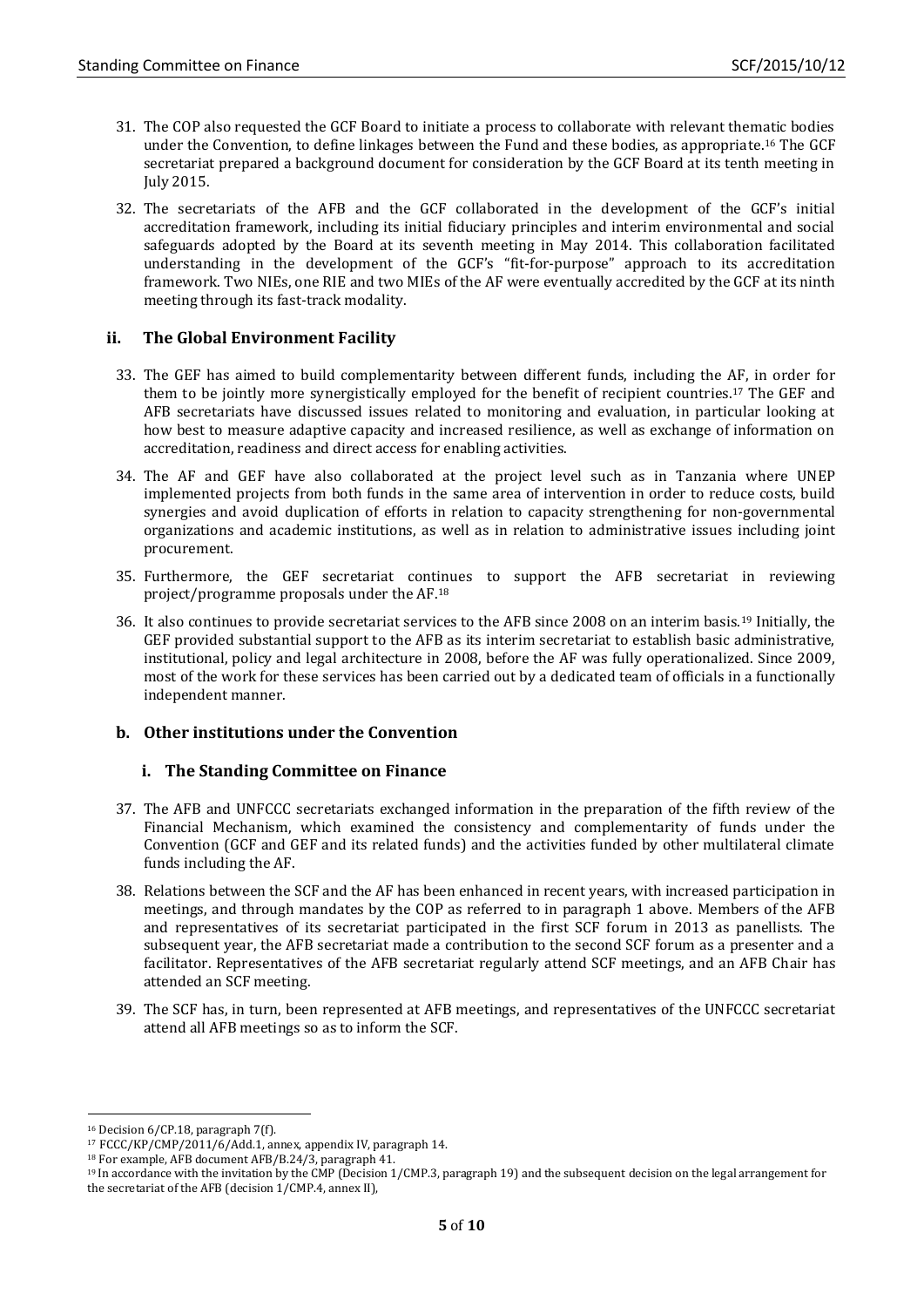#### **ii. The Adaptation Committee**

- 40. The co-chairs of the AC are tasked with ensuring a continued dialogue with the AFB.<sup>20</sup>
- 41. In addition, the AC has been making efforts to increase coherence and collaboration on adaptationrelated matters under the Convention, including with the AF.<sup>21</sup> As part of this work, the Committee, in 2014, took stock of existing adaptation finance, and a presentation was made at its fifth meeting by a representative of the AFB. The presentation focused on the AF's experience in supporting the NAP process.<sup>22</sup>
- 42. The AFB, at its 24th meeting, discussed with the co-chairs of the AC on how to enhance collaboration between the two institutions. As a result of this discussion, AFB secretariat took part in the AC workshop on the means of implementation for enhanced adaptation action in March 2015, <sup>23</sup> and a representative from the AFB attended the AC/LEG workshop on experiences, good practices, lessons learned, gaps and needs on the process to formulate and implement national adaptation plans April 2015.

#### **iii. The Climate Technology Centre and Network**

- 43. The secretariats of the AFB and CTCN identified potential synergies including the provision of additional technical assistance by the CTCN for project formulation grant under the AF.<sup>24</sup> At AFB 24, the Director of the CTCN made a presentation and discussed with the AFB members possible areas of collaboration and synergies including operational modalities.<sup>25</sup>
- 44. Both AF and CTCN Advisory Boards have encouraged cooperation among the respective secretariats. In addition, the AF and CTCN have developed specific coordination modalities, including the following:
	- a. NIEs accredited by the AF are invited by the AFB Secretariat (via official communication and their website) to request additional technical assistance from the CTCN to contribute to project preparedness and the likelihood of successful implementation during the stages of AF project design;
	- b. The CTCN invites its request proponents and national designated entities to consider developing a funding proposal to the AF, when the conditions (NIE, funds available for the country, etc.) are in place to do so.
- 45. In addition, the AF requested the CTCN to comment on its new regional project funding window, which the CTCN did.

#### **V. Options for possible future institutional linkages and relations**

- 46. One submission from an SCF member mentioned that these discussions should be guided by general principles which would apply across the sections below. One such principle is that the complementarity and the coherence among the different funds and institutions should remain the "backbone on which to build the future climate finance architecture". Changes in the current institutional architecture should not put at risk the individual strengths and merits of each fund and institution, such as the Adaptation Fund's governance structure, its innovative financial sources, and its direct access modality. 26
- 47. Furthermore, the submission noted that a careful analysis needs to be taken with regards to the legal, operational and financial implications of the different options in relation to the status quo, taking into account the respective mandates of the different funds and institutions. Timing of reform is critical and as a result, no structural changes should be undertaken while funds and institutions have not yet fully performed (such as the GCF), nor should they be "locked-in for an unlimited time". 27

1

<sup>20</sup> FCCC/TP/2014/7, paragraph 106.

<sup>&</sup>lt;sup>21</sup> For example, see AC document AC/2014/10on financing for national adaptation plans.

<sup>22</sup> Presentation material is available at

<sup>&</sup>lt;http://unfccc.int/files/adaptation/cancun\_adaptation\_framework/adaptation\_committee/application/pdf/af\_adaptation\_planning.pdf>.

<sup>23</sup> <http://unfccc.int/adaptation/groups\_committees/adaptation\_committee/items/8860.php>.

<sup>24</sup> AFB document AFB/B.24/3, paragraph 3.

<sup>25</sup> AFB document AFB/B.24/7, paragraph 21.

<sup>&</sup>lt;sup>26</sup> Submission by SCF member Stephan Kellenberger, available at <http://unfccc.int/7561.php>.

<sup>27</sup> Submissions by SCF member Stephan Kellenberger and Germanwatch, available at <http://unfccc.int/7561.php>.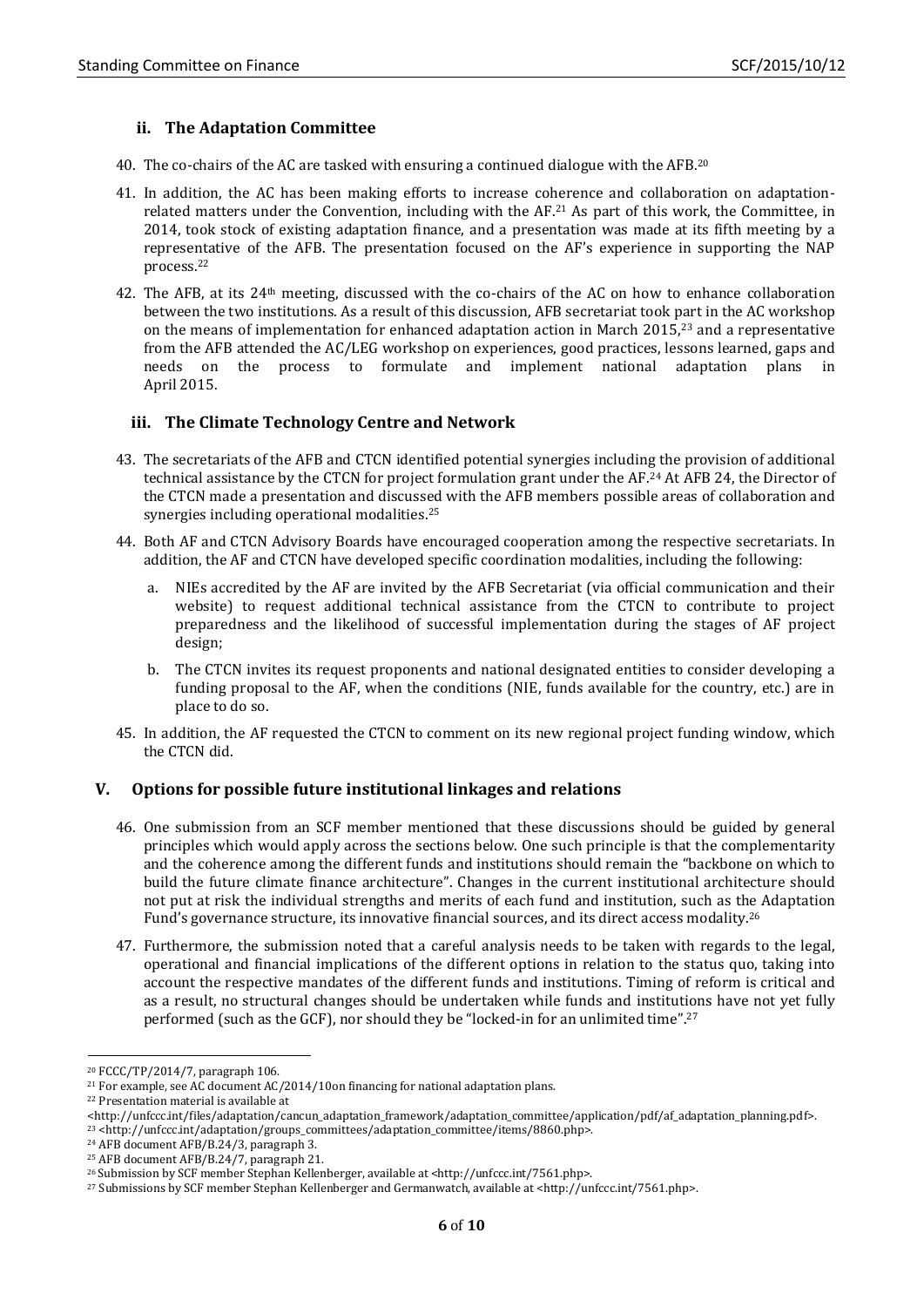48. A submission from another SCF member mentioned that relations between the AF and other institutions under the Convention should aim to enhance outreach and learning in relation to the implementation of concrete adaptation actions, create a clearer relationship to the implementation process for NAPs (for all developing countries) and build a more responsive adaptation implementation agenda under the COP.<sup>28</sup>

#### **a. Possible future institutional linkages and relations with the operating entities of the FM of the Convention**

### **i. Green Climate Fund**

- 49. As mentioned in paragraph 5 above, the AFB decided to pursue opportunities for collaboration across relevant operational areas of work, such as readiness support, results-based framework, accreditation and project/programme identification, while in parallel exploring other legal, operational and financial analysis on the implications of various linkages with the GCF.
- 50. Strengthened relations with the GCF could be undertaken at different levels, including through direct communication between both Boards to determine areas of work for synergies, collaboration and other opportunities for institutional coherence. The SCF may be in a position to facilitate such dialogue in the context of its mandate to ensure coherence and coordination in the delivery of climate finance. Based on this dialogue, the SCF may then advise the COP, as appropriate, on options for specific guidance and decisions to define any need for changes or adjustments in the institutional setup of the respective institutions.
- 51. In assessing different options and opportunities for coordination and coherence, the SCF may want to consider the following criteria:
	- a. Inherent competitive advantages and institutional capacities in place in each institution and how they relate to their core mandate, as defined by their overarching oversight level and by any outcome in the ADP or other relevant processes under the UNFCCC;
	- b. Governance structures, accountability and institutional oversight;
	- c. Funding and scale of financial sources and financial instruments employed;
	- d. Communication channels, networks, systems and relationships between the two funds and their beneficiaries, donors and relevant stakeholders;
	- e. Timelines of both, those related to regular operations and workplan of both funds, as well as of those emerging from the UNFCCC processes.
- 52. One submission also noted that the AF could be an accredited entity of the GCF through the AFB.<sup>29</sup> The AFB agreed to further assess the potential of the AF to apply for accreditation as a financial intermediary of the GCF.<sup>30</sup> While this is an option for the AF, this will be an operational process to be undertaken within the guidelines, procedures and principles of the accreditation framework of the GCF without the need for intervention or guidance from any other oversight body. However, the AFB may need to bring this to the attention of the CMP prior to its application for accreditation with the GCF, since this may expand the purview of the AFB's mandated activities.
- 53. The AFB also decided to further assess the feasibility to enter into some form of memorandum of understanding or legal agreement with the GCF under which the AF could programme GCF funds.<sup>31</sup> If this means that the GCF will transfer funding to the AF under some kind of framework of activities, the AFB would administer funds on behalf of the GCF. This option may then require attention from the CMP to corroborate the mandate of the AFB in this respect.
- 54. The SCF may also wish to consider the options presented to the AFB by the AFB secretariat at its twentyfifth meeting.<sup>32</sup> This document provides options depending on the level of institutional and operational integration between the two funds, ranging from a scenario with little or no integration where collaboration and coordination at the operational level could be the only meaningful element, to a

-

<sup>28</sup> Submission by SCF member Richard Sherman, available at <http://unfccc.int/7561.php>.

<sup>29</sup> Submission by South Centre, available at <http://unfccc.int/7561.php>.

<sup>30</sup> AFB decision B.24-25/9.

<sup>31</sup> AFB decision B.25/26.

<sup>&</sup>lt;sup>32</sup> AFB document B.25/Inf.6.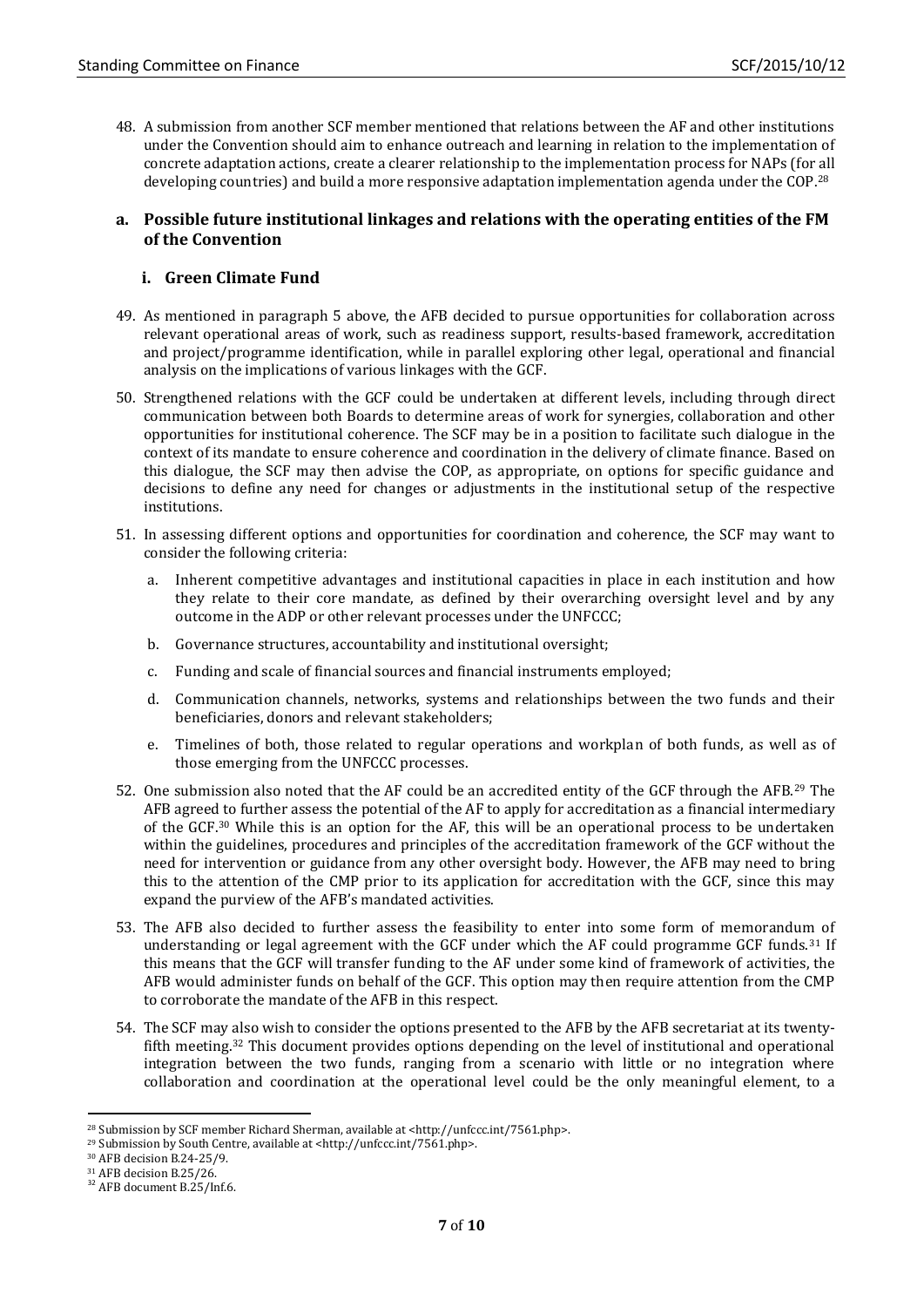scenario of full integration where the AF becomes merged with the GCF as one of its funding windows. Such latter scenarios may require a specific CMP mandate (see below).

55. These options will also have different implications on the level of decision-making that will need to be involved. The following list illustrates some cases but not all possible scenarios.

| Scenario/option                                                                                                                                                                                                               | Decision making level required                           |                         |
|-------------------------------------------------------------------------------------------------------------------------------------------------------------------------------------------------------------------------------|----------------------------------------------------------|-------------------------|
|                                                                                                                                                                                                                               | <b>CMP/AFB</b>                                           | COP/GCF                 |
| Operational collaboration                                                                                                                                                                                                     | <b>AFB Secretariat</b>                                   | <b>GCF</b> Secretariat  |
| Accreditation of the AF as intermediary                                                                                                                                                                                       | May require decision by the<br>CMP as well as by the AFB | <b>GCF Board</b>        |
| Operational<br>coordination/coherence/complementarity                                                                                                                                                                         | AF Board                                                 | <b>GCF</b> Board        |
| funding<br>Programmatic<br>window<br>arrangement through some form of MoU<br>or legal agreement (without accreditation<br>of the AF) (e.g. for small projects, or direct<br>access, etc.)                                     | May require decision by the<br>CMP as well as by the AFB | <b>GCF Board</b>        |
| Programmatic agreement for targeted<br>readiness support (e.g. accreditation of<br>national implementing entities focused on<br>adaptation)                                                                                   | May require decision by the<br>CMP as well as by the AFB | GCF Board <sup>33</sup> |
| AF serving as a specialized funding<br>window of the GCF (in addition to the two<br>existing funding windows stipulated in GI,<br>paragraph 37, or as a sub-window of the<br>existing adaptation funding window of the<br>GCF | May require decision by the<br>CMP as well as by the AFB | <b>GCF Board</b>        |
| AF serving as the adaptation window of<br>the GCF, stipulated in GI, paragraph 37                                                                                                                                             | May require decision by the<br>CMP as well as by the AFB | <b>GCF</b> Board        |

# **ii. Global Environment Facility**

- 56. Opportunities for further collaboration and synergies may be pursued as the adaptation portfolio of the both institutions grow and mature, including through exchange of lessons learned. Similarly, as long as GEF continues with its mandate as host of the interim secretariat of the AFB secretariat, opportunities for further enhancing technical support, and administrative backstopping may continue to be discussed.
- 57. On a more strategic level, some Parties are of the view that accreditation procedures and requirements for direct access across the AF and other funds need to be more consistent and streamlined. Therefore, enhanced dialogue or collaborative work regarding direct access could be pursued as an option for future relation with regard to the GEF which launched its Direct Access Modality at the beginning of GEF 5.
- 58. Finally, a mapping exercise by the SCF could further explore the matter of institutional linkages and relations between the AF and other institutions under the Convention. This exercise would map the areas of work and activities covered by various climate finance institutions under the Convention, including their assessed performance.

<sup>1</sup> <sup>33</sup> Decision B.08/11 (q) already requests the GCF Secretariat "to coordinate, collaborate, and enter into partnerships, where appropriate, *through framework cooperation agreements such as Memorandums of Understanding, with other national, regional and international institutions involved in the delivery of readiness support"*.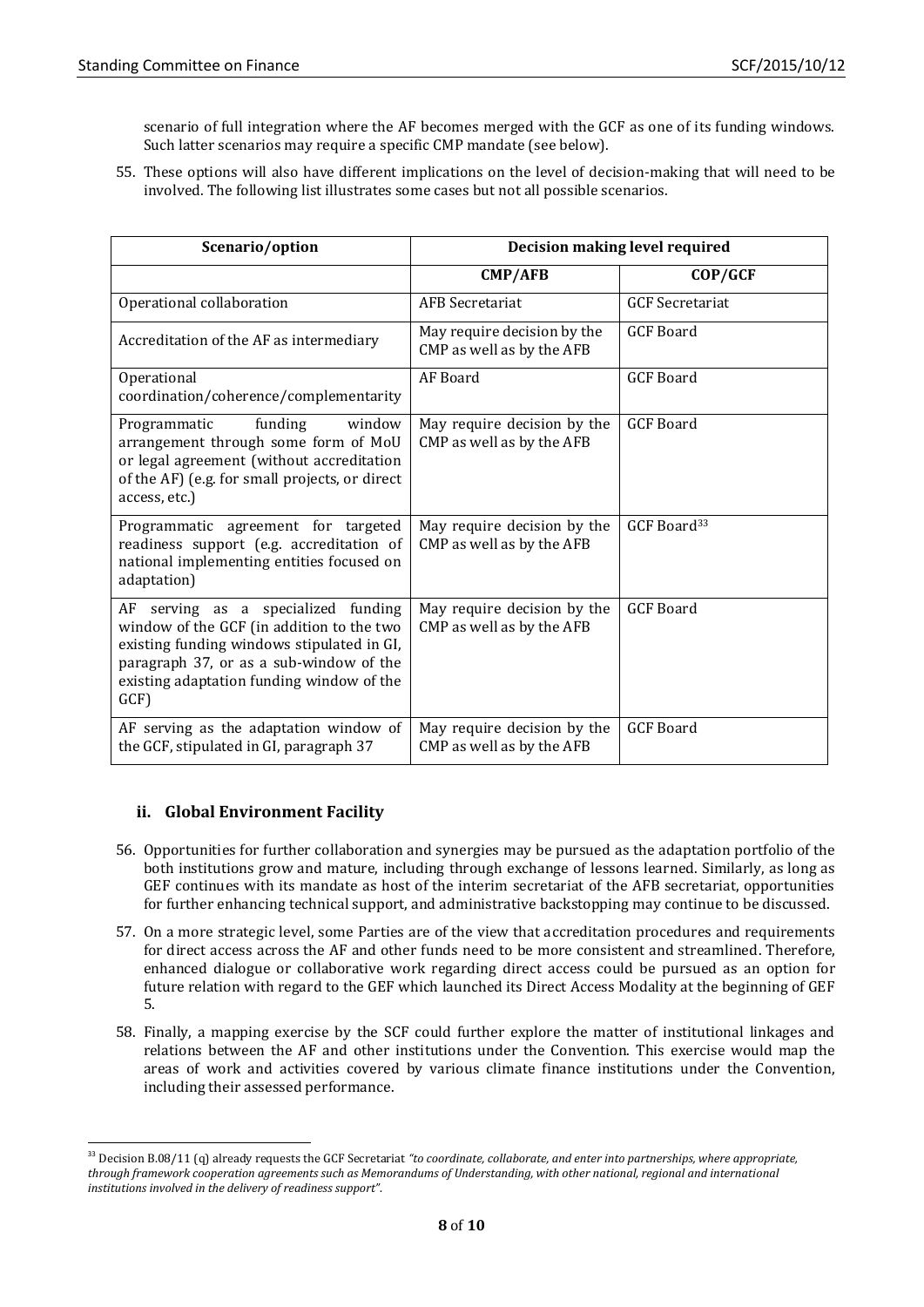### **b. Possible future institutional linkages and relations with other institutions under the Convention**

- 59. The continued sharing of knowledge between the AFB and other institutions under the Convention on specific issues could be continued, to maintain the status quo.
- 60. Another option is for the relations with these bodies to be further enhanced through increased exchange of information. Thus far, the exchange of information has served to inform both the AFB, as well as the constituted bodies, and has proven useful. Furthermore, the cross participation in meetings/workshops can also be enhanced to allow members of different bodies to interact and share information, with the aim of enhancing coherence and coordination and avoiding duplication of efforts.
- 61. One way to enhance the efforts mentioned in paragraph 60 above could be to set a standard roster of communications, for example for each body to share information with the other within two weeks of the closure of the meetings of that body. In addition, a standing invitation to the co-chairs, or chair and vice chair, of the bodies to their respective meetings could be formalized.
- 62. There was also a suggestion, made in 2014 by the Alliance of Small Island Developing States, for the SCF and Adaptation Committee to support, where appropriate, the Adaptation Fund Board in developing fundraising strategies.<sup>34</sup>
- 63. There was a suggestion by the G77 and China made during SBI 40, for the SCF mandate to be expanded to lead an assessment on enhancing complementarity and coherence between the LDCF, SCCF, AF GCF and GEF, while ensuring their stand-alone status as totally separate entities.
- 64. Discussions have been held under the Consultative Group of Experts on National Communications from Parties not included in Annex I to the Convention (CGE), regarding collaboration, which would contribute to avoiding duplication of work, and improving efficiency among the different expert groups and other constituted bodies under the Convention. Collaboration and discussion would also facilitate sharing of experiences and lessons learned among the bodies to enhance their effectiveness in performing their mandated tasks. The CGE has not explicitly discussed the Adaptation Fund, however such discussions could be an option for the future.
- 65. There was also a suggestion by an SCF member for linkages to be further explored with the Warsaw International Mechanism and the Least Developed Countries Expert Group, particularly as it relates to the NAP processes, and the TEC. Regarding the latter, in response to a request from the COP, the TEC prepared its recommendations on linkages between the Technology Mechanism and the Financial Mechanism of the Convention for consideration at COP 20.<sup>35</sup>

# **VI. Conclusions and additional recommendations**

- 66. The SCF may wish to establish a workplan with the AFB on the consideration of this issue. Since there may be implications on other institutions, the SCF may also wish to consider engaging the governing bodies of the institutions concerned (e.g. GCF Board) in the definition of relevant elements of such workplan, taking into account appropriate timelines and mindful of the relevant ongoing processes under the UNFCCC. It may be useful to consider the outcome of this exercise as a process with a concrete timeline (e.g. by COP 24) and specific milestones to be achieved along the way (e.g. in-depth assessment of options, selection of the best option, proposals for operationalization, implementation and execution, etc.).
- 67. Several submissions received on this topic point to the need to:
	- a. Consider the different dimensions at which the AF operates or may operate, for example at the institutional level (COP/CMP guidance, coordination with relevant technical UNFCCC bodies such as the AC and the LEG), at the operational level (synergies and coordination with the operating entities of the financial mechanism), at the resource mobilization level (sources and specific capacities and experience to mobilize climate finance);
	- b. Consider ongoing work by Parties under relevant processes of the UNFCCC (e.g. ADP);

<sup>1</sup> <sup>34</sup>Nauru on behalf of the Alliance of Small Island States on the second review of the Adaptation Fund, available at

<sup>&</sup>lt;http://www4.unfccc.int/submissions/Lists/OSPSubmissionUpload/39\_9\_130414316320995945-

<sup>1.%20</sup>AOSIS\_FINAL%20SUB\_AF %202nd%20Review.pdf>.

<sup>35</sup> FCCC/CP/2014/6.